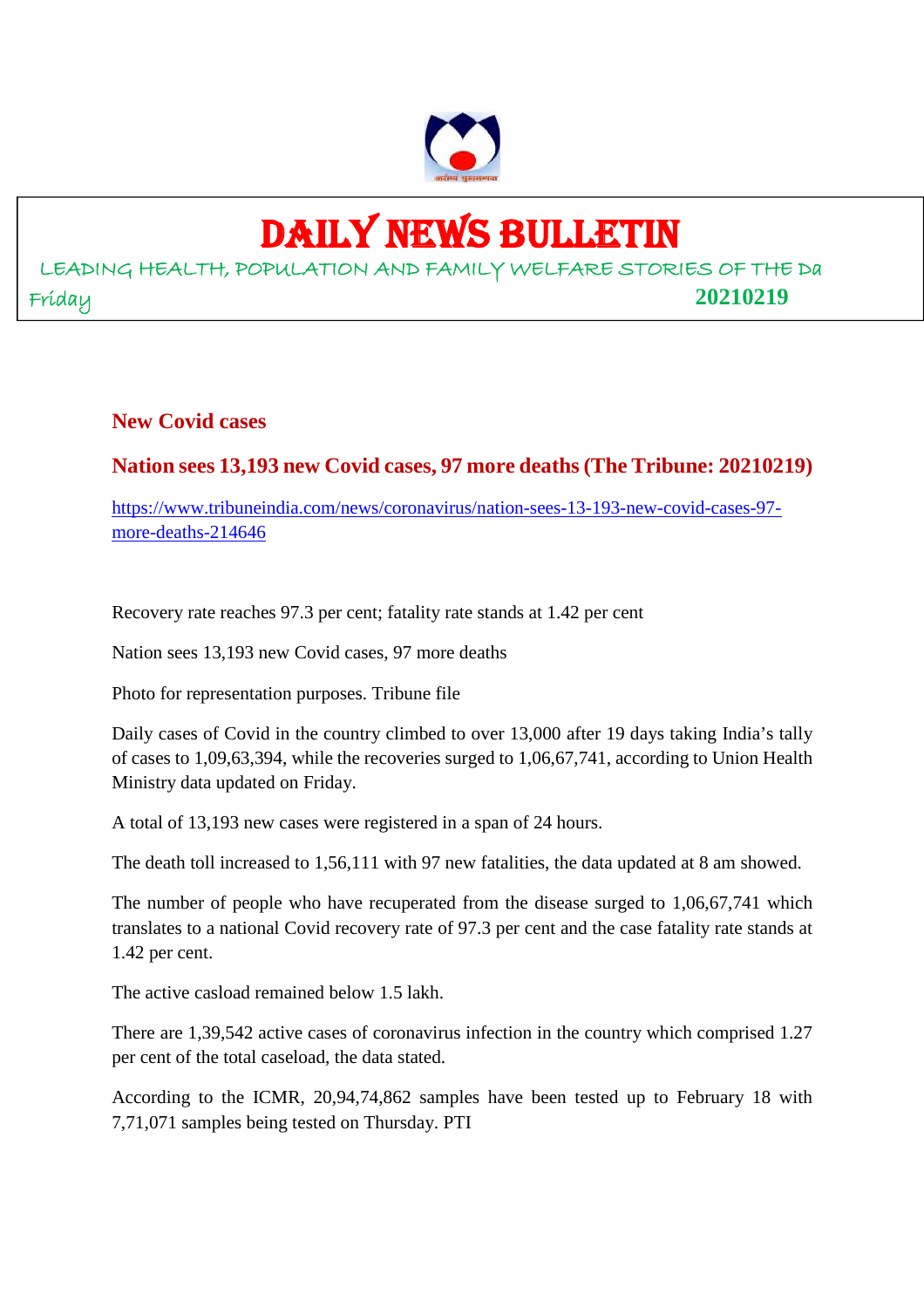#### **Vaccine**

#### **Delay Pfizer 2nd dose as 1st highly effective: Experts (The Tribune: 20210219)**

https://www.tribuneindia.com/news/coronavirus/delay-pfizer-2nd-dose-as-1st-highlyeffective-experts-214536

The second dose of Pfizer Inc's Covid-19 vaccine could be delayed in order to cover all priority groups as the first one is highly protective, two Canada-based researchers said in a letter published in the New England Journal of Medicine. The vaccine had an efficacy of 92.6% after the first dose, Danuta Skowronski and Gaston De Serres said, based on an analysis of the documents submitted by the drugmaker to the US Food and Drug Administration (FDA). These findings were similar to the first-dose efficacy of 92.1% reported for Moderna Inc's mRNA-1273 vaccine, according to the letter. In its response, Pfizer said alternative dosing regimens of the vaccine had not been evaluated yet and that the decision resided with the health authorities. Some countries, grappling with low supplies, are looking at dosing patterns that differ from how the vaccines were tested in clinical trials. — Reuters

#### **Air pollution**

#### **Air pollution kills thousands in megacities despite COVID lockdowns (The Tribune: 20210219)**

https://www.tribuneindia.com/news/coronavirus/air-pollution-kills-thousands-in-megacitiesdespite-covid-lockdowns-214207

WHO says nine out of 10 people breathe polluted air, which is linked to strokes, lung cancer and heart disease

Air pollution kills thousands in megacities despite COVID lockdowns

Photo for representational purpose only. Tribune file

Air pollution caused tens of thousands of deaths in the world's five most populous cities last year despite coronavirus lockdowns, researchers said on Thursday, urging governments to ditch fossil fuels and invest in a green recovery.

Environmental campaign group Greenpeace Southeast Asia and air quality technology company IQAir measured pollution levels across 28 cities - chosen according to where data was available and with a geographical spread.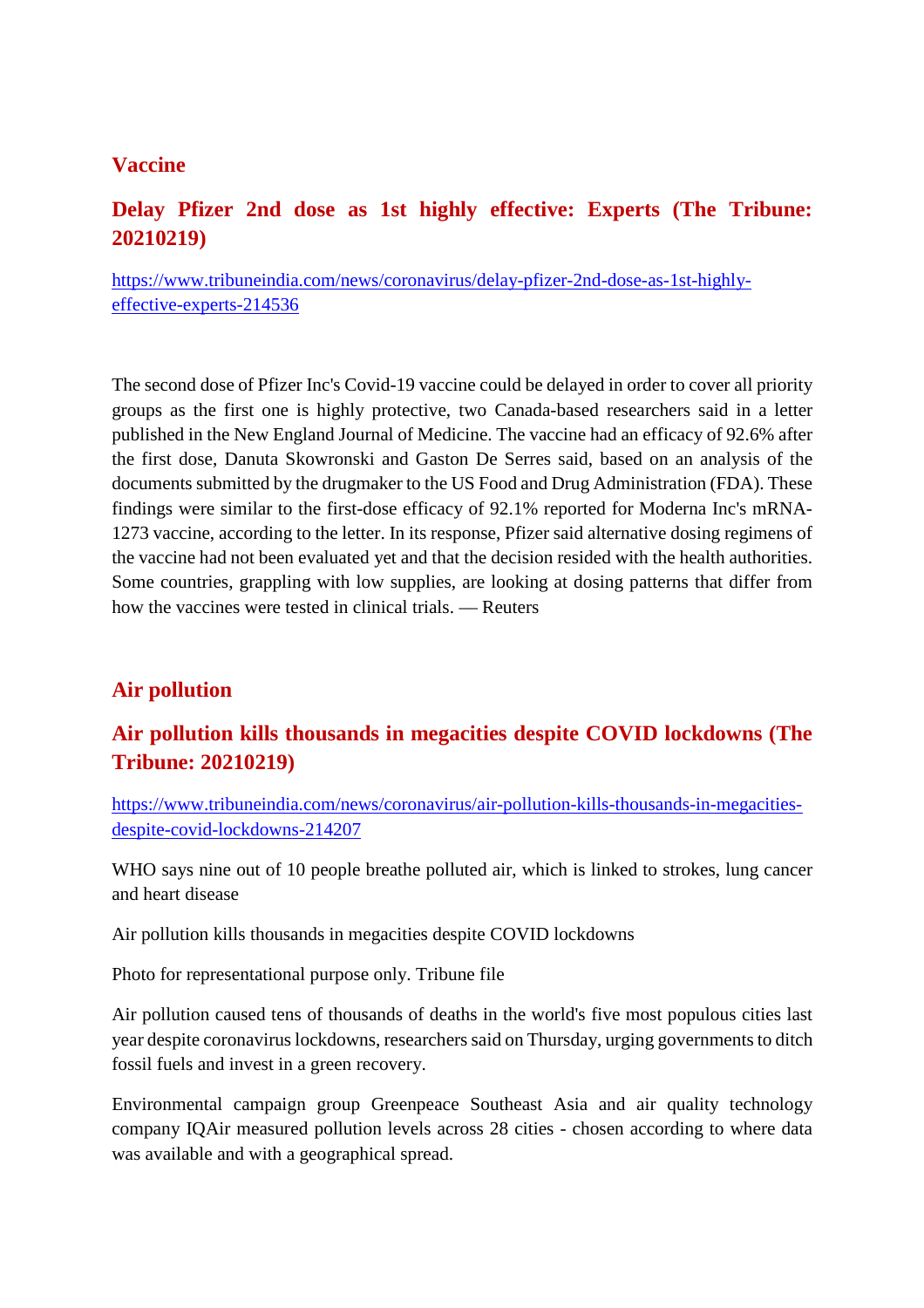In the five most-populated cities -- Delhi, Mexico City, Sao Paulo, Shanghai and Tokyo -- air pollution caused about 160,000 deaths and economic losses totalling about \$85 billion.

"A few months of lockdown hasn't really dented that long-term average of air pollution that people have been exposed to," said Aidan Farrow, an air pollution scientist at Greenpeace Research Laboratories at Britain's University of Exeter.

"It is a little shocking to see how much upheaval there has been -- and we still have work to do to improve air pollution," he told the Thomson Reuters Foundation.

Air pollution is the single largest environmental risk to human health globally, and kills an estimated 7 million people every year, according to the World Health Organization (WHO).

The WHO says nine out of 10 people breathe polluted air, which is linked to strokes, lung cancer and heart disease -- and now equals the effects of smoking tobacco, health experts say.

The problem affects more cities in Asia than anywhere else in the world. Major causes include vehicle emissions, coal power plants, construction, festival fireworks, forest clearing, and burning of crops, firewood and waste.

Delhi had the highest death toll among the five biggest cities, with some 54,000 deaths - or one per 500 people - due to high levels of tiny pollution particles, known as PM2.5, which can cause lung and heart diseases, the study said.

Japan's capital Tokyo suffered the highest financial cost with approximately 40,000 deaths and economic losses of \$43 billion, it added.

Lockdowns to stem the spread of the new coronavirus in major cities have forced millions to work from home, while slowing economies have slashed carbon dioxide emissions.

"We have seen changes in road traffic, aviation as well ...

but the major (air pollution) sources have continued to operate largely as before," Farrow said,

"The problem is vast and needs a big, multi-industry effort to address it," he added, calling for more investment in cleaner technologies, renewable energy and electrified public transport. — Thomson Reuters Foundation

#### **Covid-19 Variants (The Asian Age: (The Tribune: 20210219)**

http://onlineepaper.asianage.com/articledetailpage.aspx?id=15418161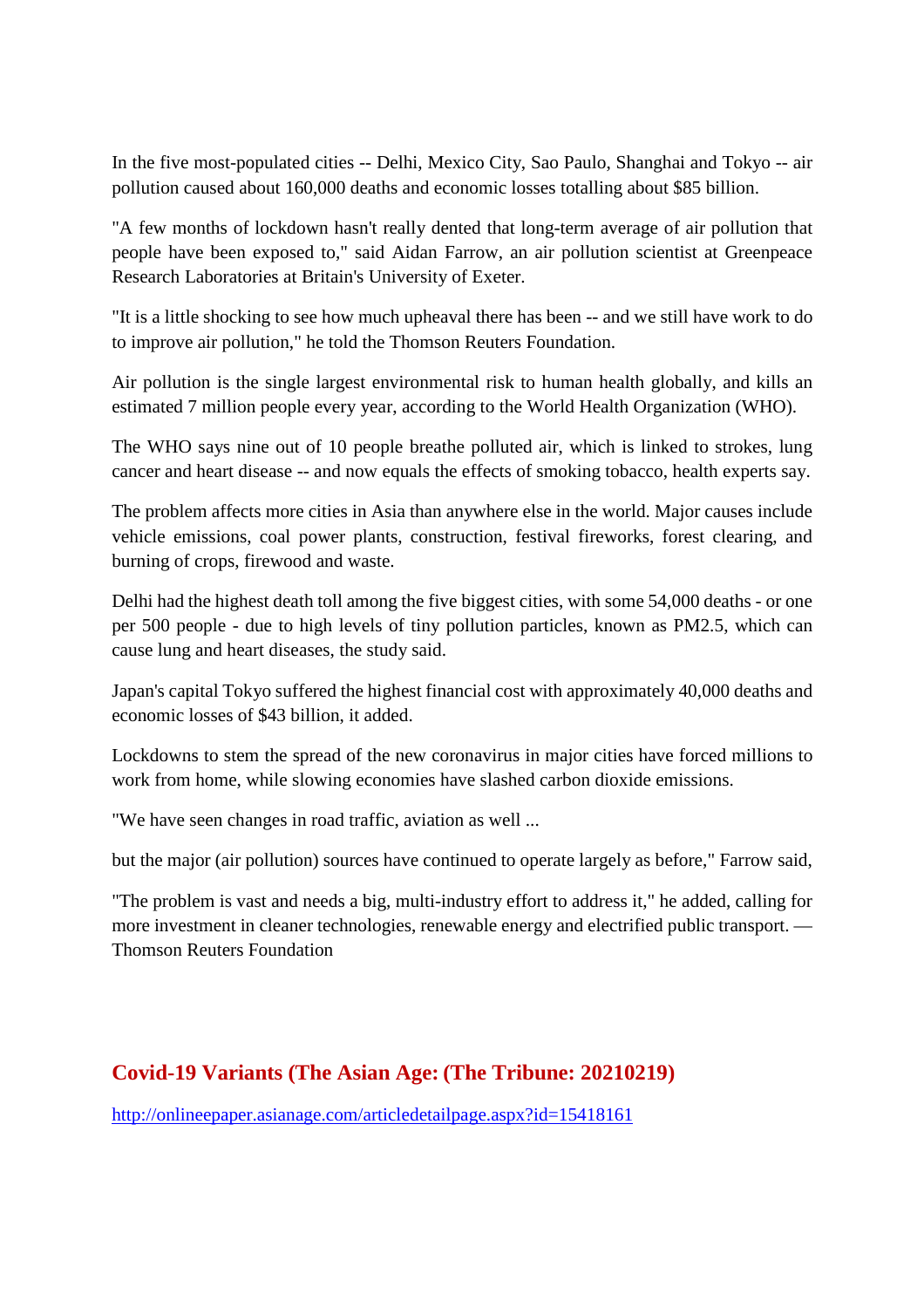## Covid-19 variants: India not out of the woods yet

the detection of four cases of South African and one of Brazilian variants of SARS-CoV-2 in India and the data that came out of the third national Sero Survey conducted in December and January are a reminder that India cannot afford to let the guard down against the pandemic.

The arrival of the latest South African variant indicates that India has, at present, all the three variants: B.1.1.7 which was first found in the UK; B.1.351, which is now spreading in South Africa; and P.1, discovered in Brazil. Experts and scientists fear that all three have a tendency to spread faster than the original one. And the worst fear is that since they mutate, they could survive the vaccine, which the world has got after a wait for almost a year and which is thought to be the normaliser of human life on earth. Director of the Covid-19 Genomics UK consortium, the country's genetic surveillance programme, Sharon Peacock, is on record saying vaccines were so far effective against the

The worst fear is that since these viruses mutate, they could survive the vaccine. which the world has got after a wait for almost a year and which is thought to be the normaliser of human life on earth

variants in the United Kingdom, but "mutations could potentially undermine the shots' The British variant was likely "to sweep the world, in all probability", she has said.

The results of the Sero Survey conducted by the Indian Council for Medical Research (ICMR) offers little reason to be complacent. As per the data, 21.5 per cent Indians have developed antibodies to the virus, indicating that the number of people exposed to the pandemic is not small. True, the number of new daily caseload is coming down sharply and so is the case with the number of deaths. Maharashtra and Kerala account for most of the new cases and

deaths. However, a disturbing piece of information coming out of the survey is that Kerala, which has half the national exposure to the pandemic, records the highest number of new case every day. There can be safer explanations but the worst one points to the lack of testing or reporting, especially in the rural areas in many states. The reports of fudged testing from Bihar do not inspire confidence about the testing data.

India's Covid-19 vaccination programme makes steady progress and as per the latest reports, 68.3 per cent of all healthcare workers and 28.2 per cent of all frontline workers have been administered the vaccine. Of the healthcare workers, 37.6 per cent got the second dose, too. While the feat is commendable. the government should stop patting on its back talking of the distance covered; it should take a realistic assessment of the enormousness of the task on hand instead. The vast majority of Indians are still vulnerable to the pandemic's attack and the new variants are on the door, knocking. We are yet to start the programme for the 50 years plus category, the next most vulnerable group.<br>The government must explore every avenue to speed up the programme. And at the same time, it must reinvigorate the awareness programme on Covidappropriate behaviour — wearing of masks, use of sanitiser and social dis $taneing$  and advise caution on social gatherings, especially political and religious. No amount of caution is excessive while fighting a pandemic.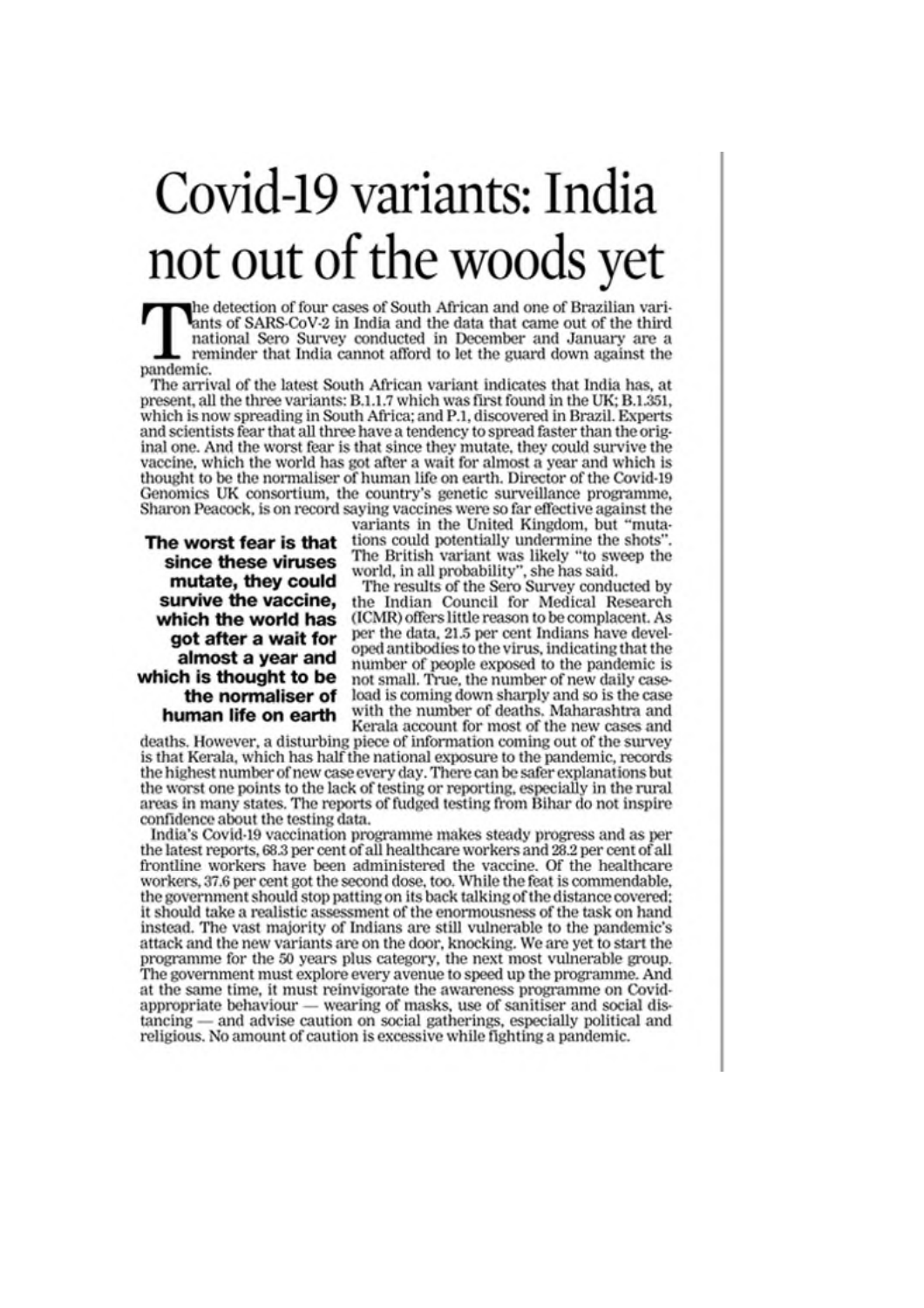**Covid uptick**

**Signs of Covid uptick as states lower guard (Hindustan Times: 20210219)**

**https://epaper.hindustantimes.com/Home/ArticleView**



Three states and one Union Territory have seen their seven-day averages of daily Covid-19 cases rise by between 20% and 69% of lows seen after the end of the first wave of the pandemic, an analysis by HT shows. This highlights the potential risk of a surge in cases amid fears of mutant strains gaining ground, and laxity in adhering to protocols due to Covid fatigue being reported across the country.

In addition to the regions mentioned above — Maharashtra, Punjab, Haryana and Jammu & Kashmir — the first wave continues unabated in the southern state of Kerala.

To be sure, all this comes even as India has vaccinated 10 million people, although an outbreak now could divert the attention of the public health system from vaccination to managing infections.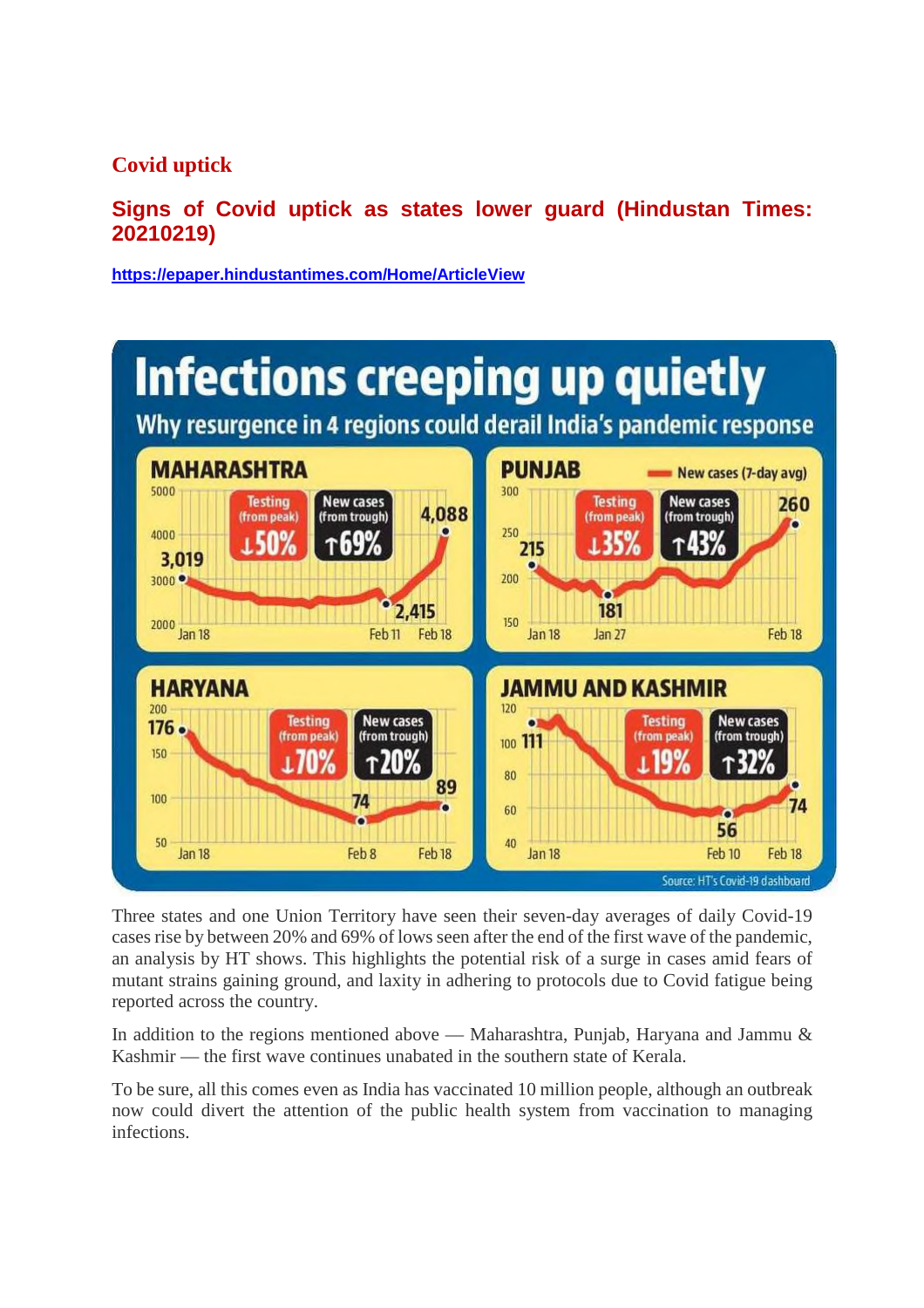The increase in cases is being reported from these areas as restrictions on several economic and social activities have eased, and people and governments appear to be getting complacent, with almost no mask discipline in many parts of rural India, and even some cities. At the same time, testing is over 50% of its peak across India; in Delhi, too, it is 30% lower than peak capacity levels.

While Maharashtra, the state worst-hit by the disease, is again seeing a strong resurgence of infections with cases rising rapidly over the past week, Punjab, Haryana and Jammu & Kashmir also face the immediate risk of seeing a second Covid-19 surge, according to HT's analysis. Kerala, meanwhile, remains the only state in the country which is yet to bring its primary wave of infections in control.

This resurgence in new cases, along with rising positivity rates and a drop in testing comes at a time when cases across the majority of the country are at the lowest in eight months, which has prompted local governments to start relaxing norms, and encouraged people to drop their guards.

To identify the regions where cases are rising again, HT analysed data from India's 20 most populous states and UTs to narrow down on four regions where the case rate (the seven-day average of daily cases) appears to have bottomed out and has again started rising — Maharashtra, Punjab, Haryana and Jammu & Kashmir. In these regions, the case trajectory has risen as high as 69% and at least 20% from the lowest levels since the peak of the first wave.

Epidemiological estimates by the University of Michigan's Centre for Precision Health Data Science show that while India overall has an effective reproduction number (Rt) of 0.95, only these four states have an Rt of above  $1 -$  Punjab (1.16), Maharashtra (1.12), Haryana (1.05) and Jammu and Kashmir (1.03). An Rt of more than 1 means an outbreak is expanding in a region.

Experts warn that these cannot be treated as isolated islands of infection, and with travel restrictions eased, an outbreak in one state can easily spread to another.

In Maharashtra, which leads the country with 2.08 million infections and 51,669 deaths as of Wednesday, cases have gone up 69% from their recent trough. In the past week, 4,088 new cases have been reported in the state on average against a low of 2,415 on February 11.

Another alarming sign for the state is the rapidly rising positivity rate. On average, 8.4% of all samples tested in the past week have been positive – this has doubled in the last three weeks. The single-day positivity rate in Maharashtra in the past five days, for instance, has been 6.3%, 12.2%, 9.8%, 9.0% and 8.4%. HT reported on Tuesday that the increase has coincided with the resumption of suburban train services – with almost no social distancing norms.

To contrast these numbers against the rest of the nation, India's overall Covid-19 number has deviated only 3% above the lows seen since the end of the first wave, while the average positivity rate is only 0.1% above the lowest point (1.6%).

Testing has also dropped significantly in the western state. In the past week, the state has tested 51,060 samples a day on average, nearly half the peak capacity — at its peak the state was testing an average of over 101,893 samples a day in mid-September.

In Maharashtra, the administration has gone into damage control mode in the past week. On Thursday, Mumbai reintroduced many of the peak-Covid-19 containment policies of 2020, including filing FIRs against those violating quarantine rules. High-risk contacts will again be stamped with indelible ink on their hands for identification. Buildings in Mumbai with more than five positive cases will now be sealed as well. On Wednesday, seven districts in the state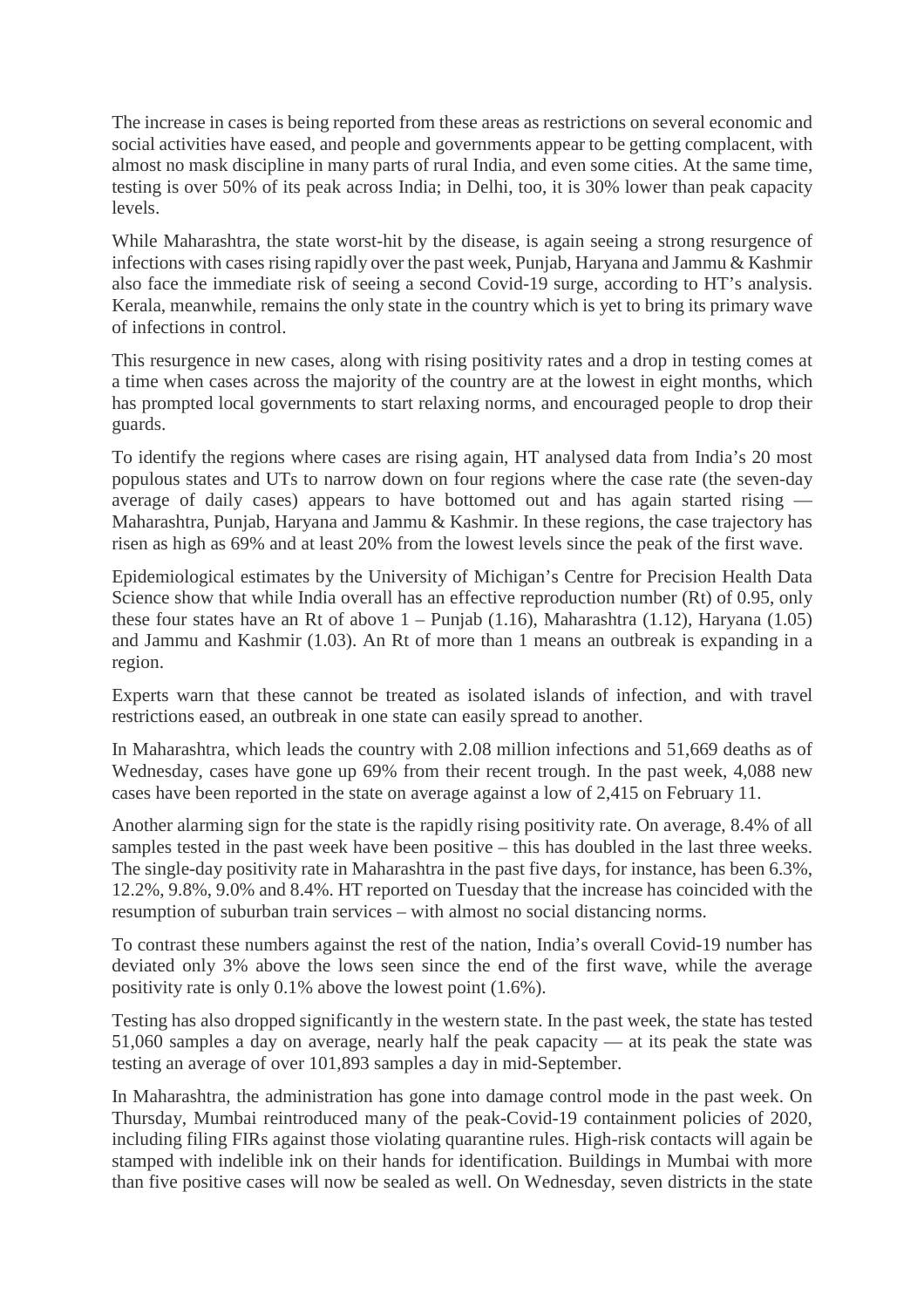(Amravati, Buldhana, Yavatmal, Akola, Nagpur, Parbhani and Jalna) imposed restrictions on movement of people and have restricted gatherings to five or fewer people.

In Punjab, the case trajectory now stands 32% above the post-first wave trough. In the past week, 260 new cases have been reported in the state on average against a low of 181 on January 27. And while the positivity rate has not spiked as high as Maharashtra, it has climbed from 1.2% to 1.5% in just the last week. To be sure, this rate is still comfortably below the 5% threshold recommended by the World Health Organization (WHO).

Average testing in the state has dropped 35% from peak levels — it was testing 28,352 samples a day for week ending September 15 and has tested 18,311 samples a day in the last week.

Similarly, cases have risen 32% and 20% post first wave in Jammu & Kashmir and Haryana. While the former has seen only a 19% drop from peak testing, in Haryana, the rate of testing has dropped over 70% from peak levels. Both states still have low positivity rates of 0.3% and 0.8%, well below the WHO-recommended threshold.

Testing is an area where most states have slipped in recent weeks. On average, 726,562 samples a day have been tested across the country in the past week – a drop of over 50% from peak levels when the country was testing an average of nearly 1.5 million samples a day.

Experts said that the real impact of the relaxation of curbs in states such as Maharashtra may be yet to surface.

"While it would be too early to extrapolate what is happening in Maharashtra to the rest of the country, there is no denying that what is happening in the state is really concerning. There has barely been enough time since the local trains opened up in the state to see the real on-ground impact of the spread of the disease," said Dr Lalit Kant, former head of epidemiology and communicable diseases at the Indian Council of Medical Research (ICMR), adding that the state should be looking to isolate as many regions that develop into hot spots as possible.

"Moreover, we can't afford any drop in testing numbers anywhere in the country. If we have built up the testing capacity to run 1.5 million tests a day, we should try to stay as close to that number as possible instead of letting our guard down."

Kant, like many others is also worried about the new strains. India has so far reported 187 cases of infection of the UK variant, four of the South African variant and one of the Brazilian. "My real fear right now is new variants of the virus. If a large number of people develop antibodies against the virus, then it undergoes mutations in order to survive – something we've seen happen across the world where new strains have become dominant. We need to keep running genome sequencing to keep a track on variants of the virus."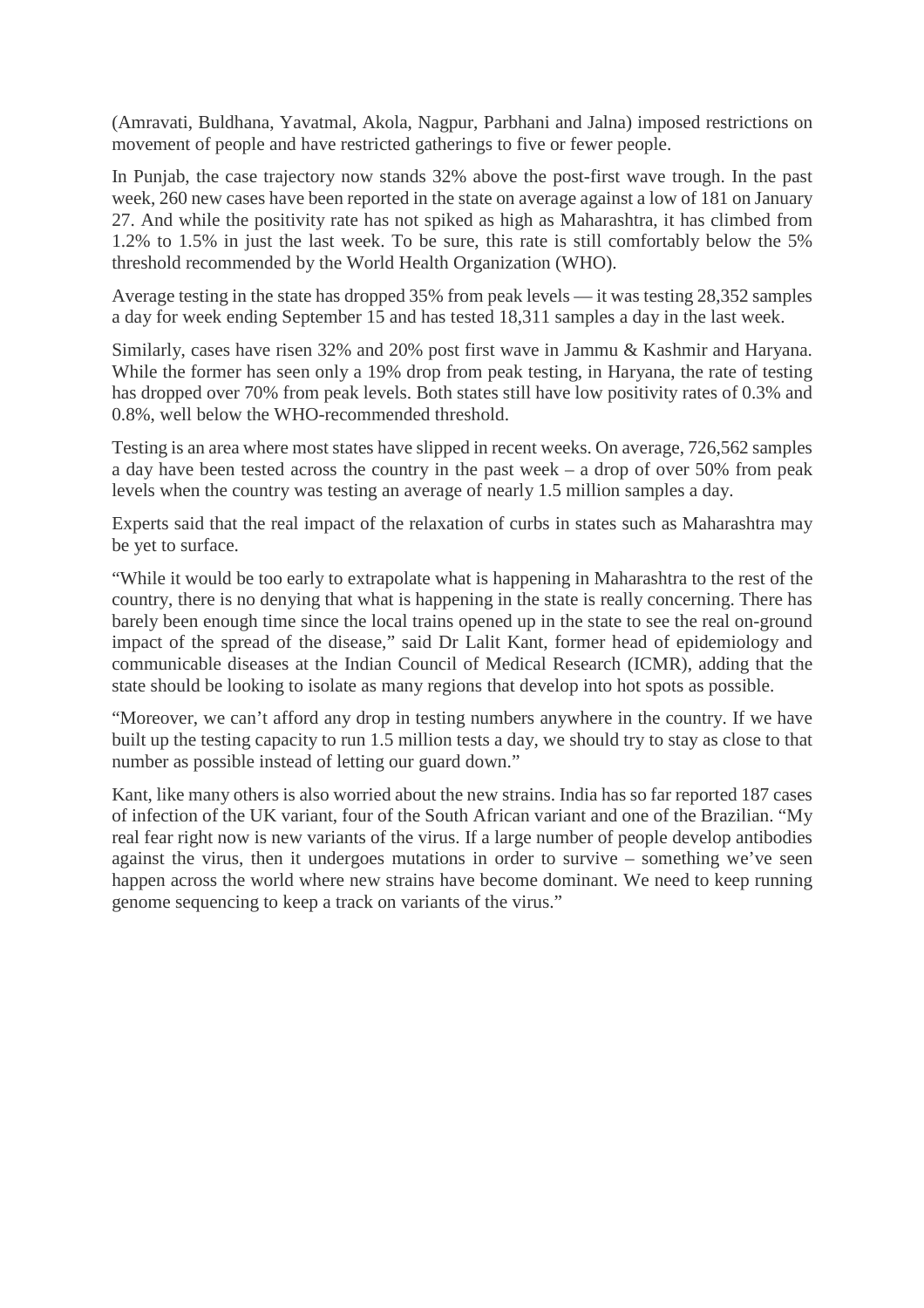#### **Pollution**

**Air pollution caused 12k deaths, ₹12k crore loss in B'luru: ReportGreenpeace report says 120,000 lives lost due to pollution in six cities last year, shows Bengaluru has 9.4 million vehicles in an area of just around 820 sq km(Hindustan Times: 20210219)**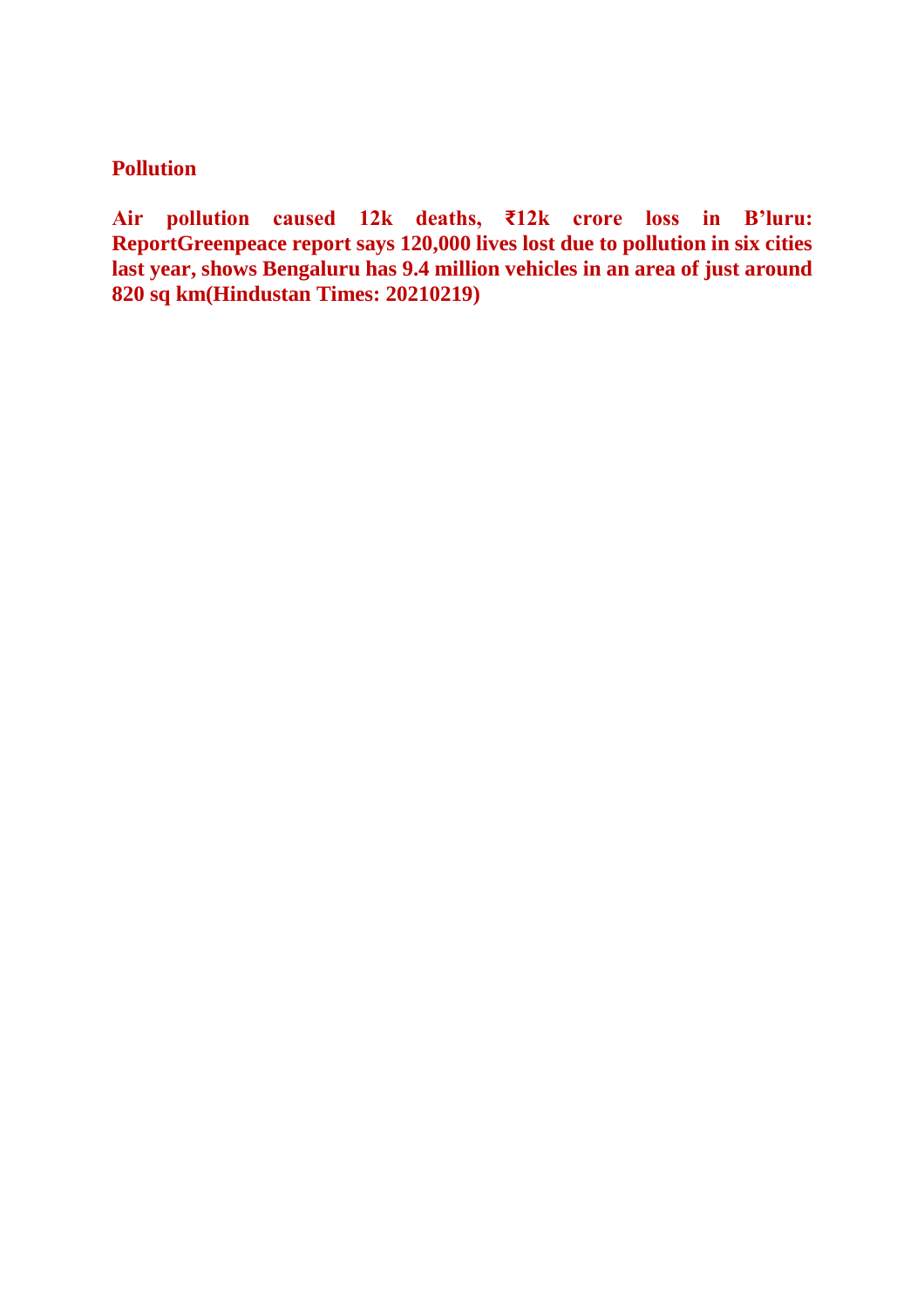

## **Growing menace**

The report by a global climate activist group highlights the poor<br>state or the air in major cities in the country, and the consequences

| Estimated deaths | Estimated cost ( <i>tcrore</i> ) |        |
|------------------|----------------------------------|--------|
| Delhi            | 54,000                           | 58,895 |
| Mumbai           | 25,000                           | 26,912 |
| Bengaluru        | 12,000                           | 12,365 |
| Hyderabad        | 11,000                           | 11,637 |
| Chennai          | 11,000                           | 10,910 |
| Lucknow          | 6,700                            | .000   |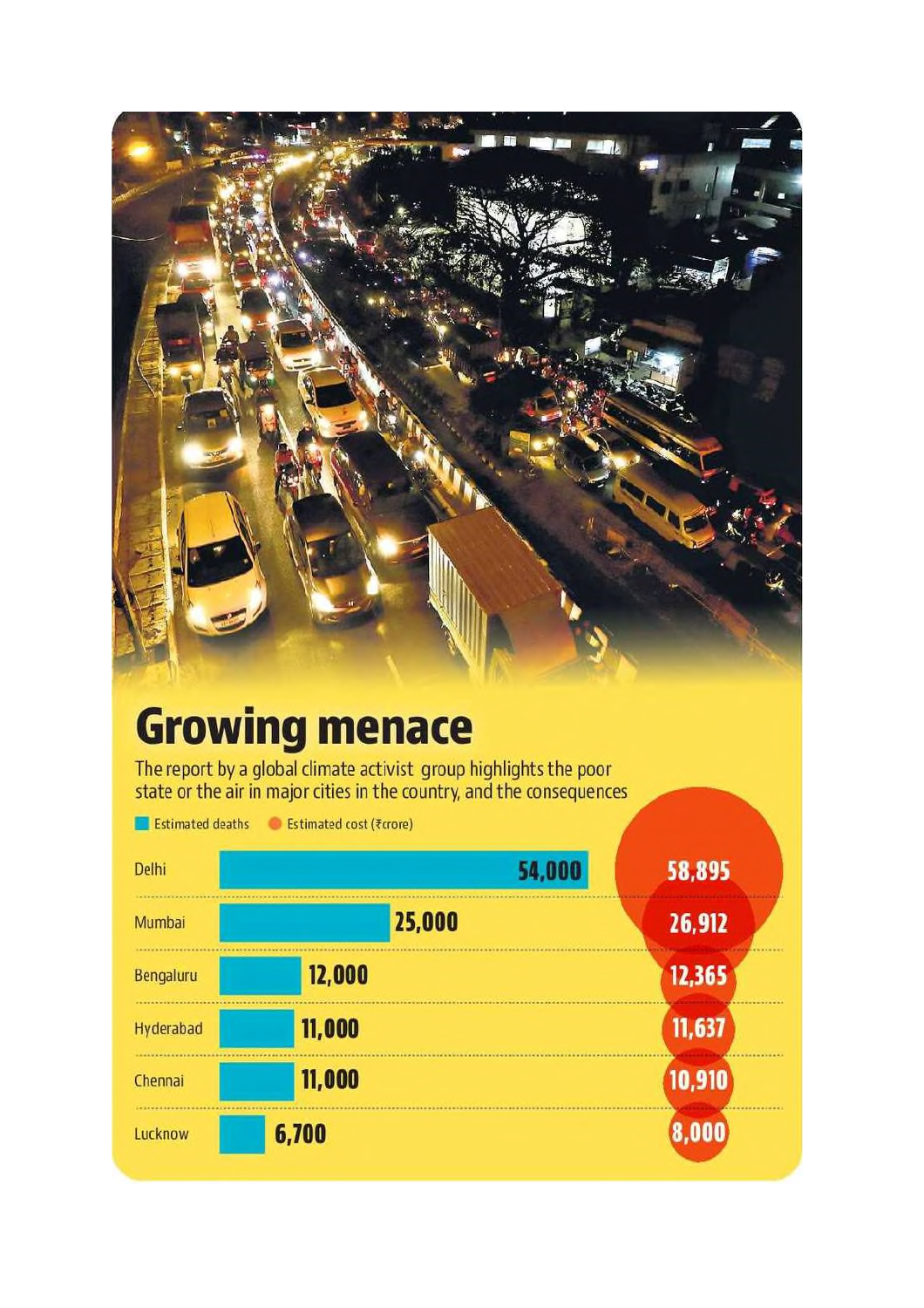At least 12,000 people have died in Bengaluru as a result of air pollution and related problems and caused economic damages to the tune of ₹12,365 crore in 2020, according to the Greenpeace Southeast Asia Analysis of IQAir data.

The report by Greenpeace, a global climate activist group, on Thursday titled Greenpeace : Cost to Economy Due to Air Pollution Analysis 2021' said around 1.2 lakh lives were lost due to air pollution in six Indian cities and that the economic losses on account of bad air amounted to over Rs 2 lakh crore.

It wasn't clear how Greenpeace arrived at these numbers, or attributed specific deaths to air pollution because these numbers are not tracked by the Union or state governments.

Still, beyond the numbers, the report highlights the poor state or the air in major cities in the country, and the consequences.

According to the study, there were 54,000 air pollution related deaths in Delhi, 25,000 in Mumbai, 12,000 in Bengaluru, 11,000 each in Hyderabad and Chennai and around 6,700 in Lucknow.

"To show the impact of air pollution related deaths on the economy, the approach used by Greenpeace is called "willingness-to-pay", a lost life year or a year lived with disability is converted to money by the amount that people are willing to pay in order to avoid this negative outcome," according to the report.

But the report does not specify who incurred these costs, experts point out.

"When we choose fossil fuel over clean energy, our health is put at stake. Polluted air increases the likelihood of deaths due to cancer and stroke, spike in asthma attacks and worsens severity of Covid-19 symptoms," Avinash Chanchal, Climate Campaigner, Greenpeace India said in a statement.

One of the causes of poor air is construction; another is vehicular pollution.

Bengaluru has 9.4 million vehicles in an area of just around 820 square kilometers.

"Air quality had improved last year due to the lockdown and our own measures but increased vehicular population, the metro (rail) and other construction, and industrial activity have impacted overall figures," said a Karnataka State Pollution Control Board (KSPCB) official who asked not to be named.

"Though PM10 and PM2.5 pollutants have gone up, other gaseous pollutants are under control," the official added.

PM 2.5 and 10 refer to particulate matter with a diameter of 2.5 and 10 microns respectively.

According to KSPCB, Bengaluru's Air Quality Index (AQI) has fell from 107.1 in 2014-15 to 88.1 in 2018-19. a reading under 100 is considered satisfactory.

The flaws of measuring air quality is pointed out by a former KSPCB official itself.

When Metro construction was ongoing near Victoria Hospital near the busy K.R.Market of Bengaluru, the KSPCB monitors indicated this rise. But when construction was completed in this location, they came to the conclusion that pollution levels had gone down even though there was no effort to monitor hundreds of other areas where metro construction was being carried out in full swing.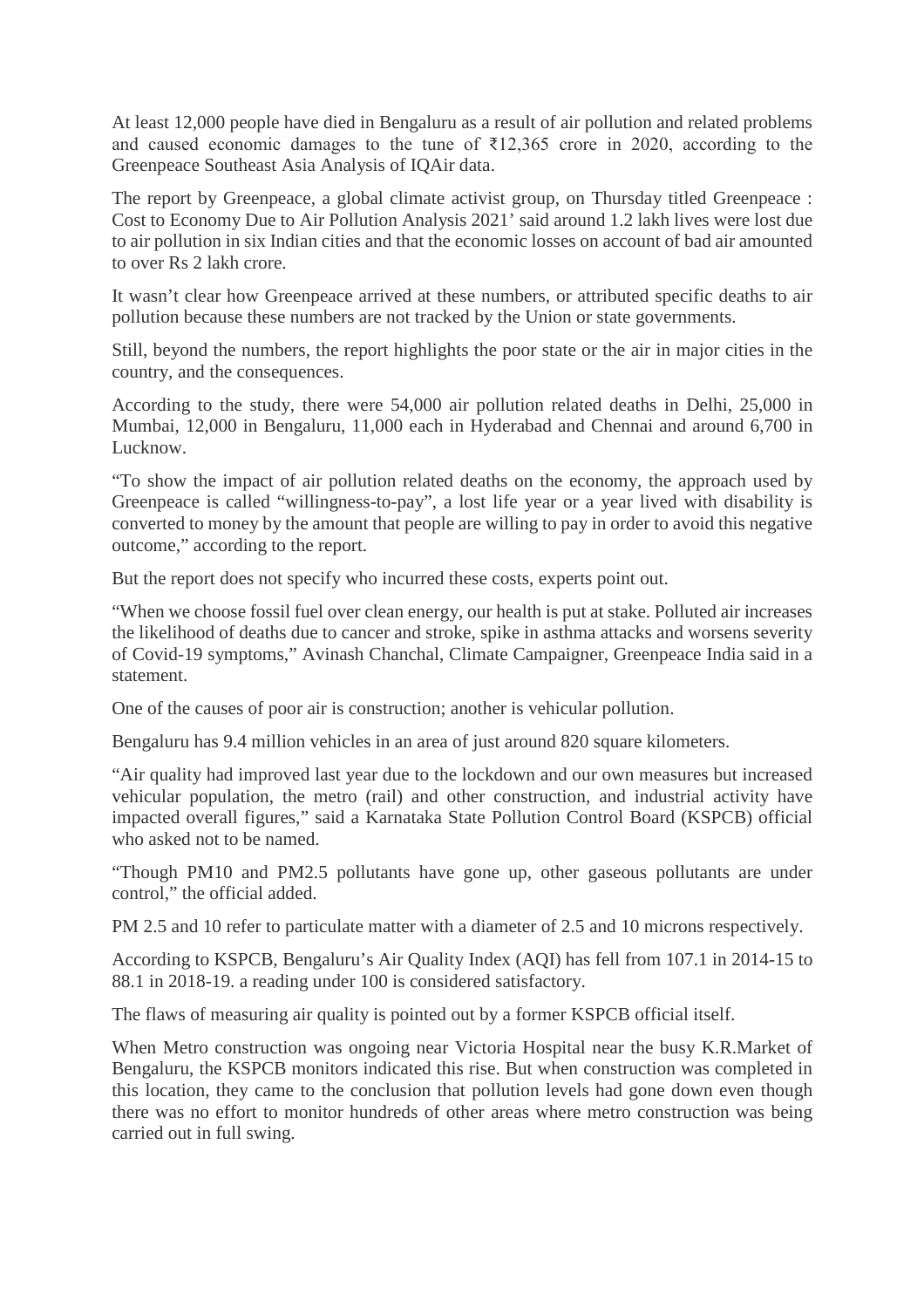Experts also point to the "law of averages" as air quality tends to worsen sharply during peak hours and then marginally reduce through other times. Since AQI is calculated over 24 hours, the severity of the problem is diluted.

KSPCB's 41-point action plan includes measures such as pushing for the use of LPG and biofuels, promoting battery operated vehicles, and effective disposal of construction debris. It claims these have helped.

While the Covid-19 induced lockdown brought some reprieve to the environment, lifting of restrictions has ended that.

The Work From Home policy adopted by technology companies in Bengaluru has brought down traffic and usage of air conditioning and other appliances in offices to some extent, but dependence on private transport has not helped the situation.

Experts also point out that there are only around 20 monitoring stations (both manual and realtime) to capture pollution data in a city that expands to over 820 square kms.

"In areas such as Whitefield, where most of the pollutants are, due to construction and a concentration of vehicles, the situation has not returned to pre-Covid levels but in other places such as Indiranagar and Koramangala, (the rise in) traffic has brought it (pollution) to almost the same levels," Madhusudhan Anand. B, CTO & Co-Founder or Ambee, a Bengaluru-based startup that works to find solutions for air pollution said.

"In areas that lead to highways outside the city, pollution levels are back at pre-Covid levels," Anand added.

#### **Tuberculosis**

#### **Lessons from Covid-19 pandemic must be deployed to control tuberculosis (The Indian Express: 20210219)**

https://indianexpress.com/article/opinion/columns/coronavirus-covid-19-cases-tuberulosiscases-in-india-7194807/

The fight against COVID-19 has led to increased awareness of respiratory infections, which may help remove the stigma associated with TB.

Few are aware of the fact that India loses more than 4,00,000 lives every year due to TB.

Last month, I got a call from my elder brother that Shruti was critical. The 21-year-old daughter of his office driver was in acute respiratory distress. Being a medical doctor, I had facilitated the treatment of many such cases since the onset of the COVID-19 pandemic. Hurriedly, I referred Shruti to my friend Dr Sameer. COVID-19 creates severe complications in the elderly and those with co-morbidities. But this was a seemingly healthy young woman. The next day Sameer updated me on the diagnosis. Shruti was suffering from tuberculosis (TB).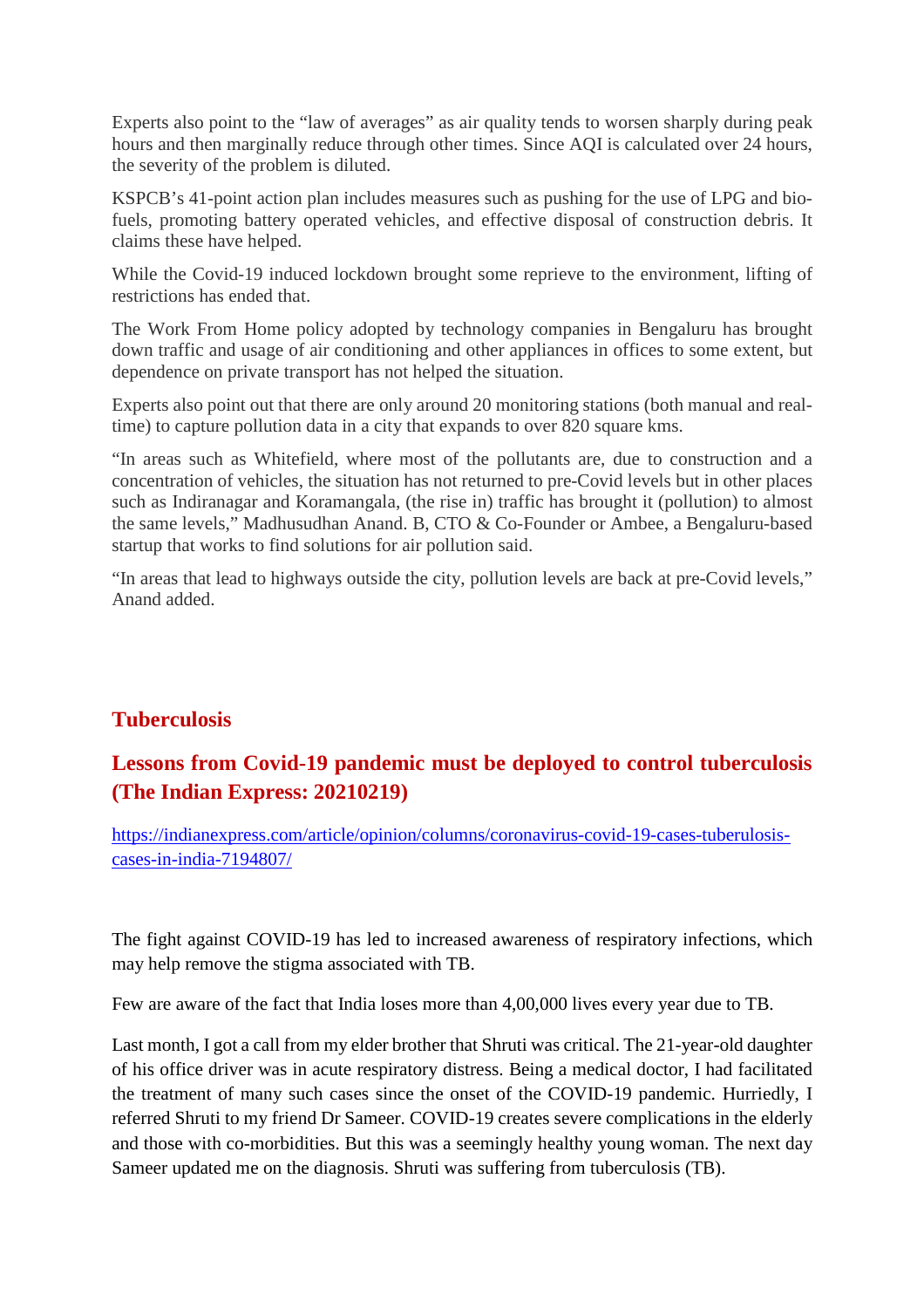India reported the first case of COVID-19 on January 30, 2020. In one year, the pandemic caused 10.7 million cases and 1,54,000 deaths. While social and economic life in much of the world remains paralysed due to a strong second wave of COVID-19, life in India is fast returning to normal with a consistent decline in new cases since mid-September. A wider acceptance of the preventive measures has proved to be a critical game-changer for India.

However, few are aware of the fact that India loses more than 4,00,000 lives every year due to TB. India is home to one-sixth of humanity but shares more than one-fourth of the global TB burden. The WHO reports that there are more than 10 million active TB cases in the country. The lessons learned during the COVID-19 battle can do a lot in controlling TB.

For over 3,000 years, TB has plagued mankind. It continues to wreak havoc because of its distinct features: Tuberculosis is a social disease. Due to overcrowding and malnutrition, it disproportionately affects the poor and the marginalised. The stigma and myths associated with this disease lead to underreporting and underdiagnosis. The long-drawn multi-drug treatment leads to poor compliance and drug-resistance, which hamper recovery. Complications increase with a pre-existing illness like diabetes or co-infection with HIV. Finally, the chronic nature of the disease and propensity to damage multiple organs increase mortality risk.

The Prime Minister consistently advocates community-driven efforts to address social problems. His call for Swachh Bharat galvanised the nation and increased the nationwide toilet coverage from 39 per cent (2014) to 100 per cent (2019). He knows the health and economic benefits of TB elimination and has set an ambitious target of TB-free India by 2025, five years ahead of the Sustainable Development Goal target.

When COVID-19 reached India, the PM, in his first address to the nation on March 19 last year, appealed to the public to observe physical distancing to prevent infection. Later, he urged for the universal use of face masks and emphasised rigorous testing, contact tracing, and prompt treatment. For a nation with six major religions, 28 states, 1,600 languages, and over 6,00,000 villages, inducing behaviour change amongst the masses was not easy. But Indians responded with considerable discipline. Despite a harsher winter, India has not witnessed a spike in COVID-19 like many other countries are experiencing.

India can successfully deploy lessons learned from containing the coronavirus for TB control. Since TB spreads through droplets of infected persons, physical distancing can reduce disease transmission. Patients with TB must wear a mask to prevent the spread of infection, and persons in the patient's regular contact should wear a mask for self-protection. Early diagnosis and treatment are the keys to success. The new diagnostic techniques give rapid and ultraprecise results compared to the traditional sputum test. Finally, instant case notification helps in better case tracking and contact monitoring.

A successful community-driven strategy, as shown during the Swachh Bharat campaign or COVID-19 control, if dovetailed with the existing TB control programme, which provides free diagnosis and treatment, can accelerate TB elimination. The fight against COVID-19 has led to increased awareness of respiratory infections, which may help remove the stigma associated with TB. Further, India's efforts to contain the coronavirus succeeded due to improved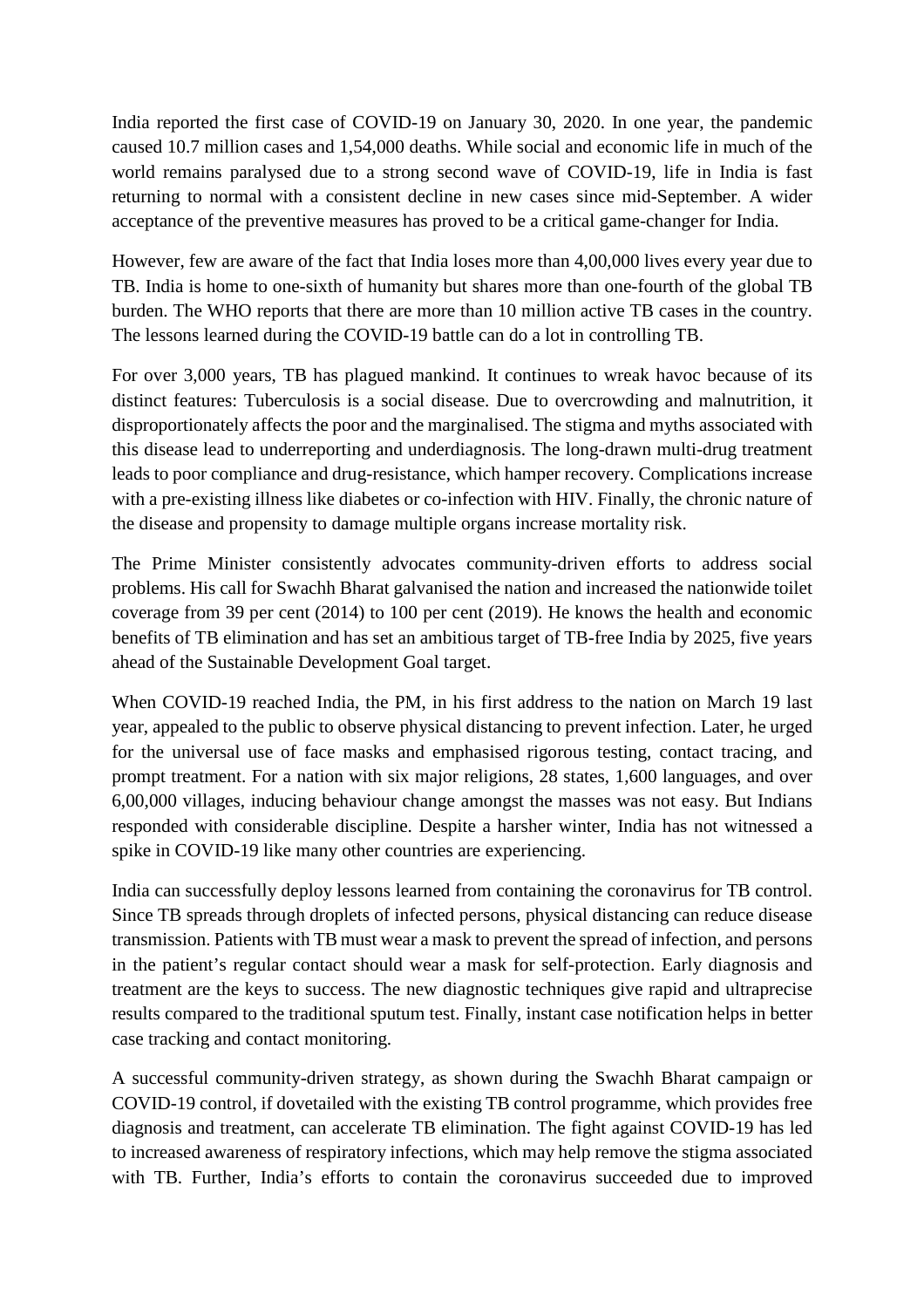coordination among central and state governments and innovative media campaigns. This momentum should not be allowed to dissipate when India has another respiratory disease killing two-and-a-half times as many people every year.

Timely intervention saved Shruti. After discharge from the hospital, she was put on anti-TB medicines. If citizens like her can practise physical distancing, use a face mask, seek prompt diagnosis, and complete the treatment, they can surely propel the growth story of the world's largest democracy.

This article first appeared in the print edition on February 19, 2021 under the title 'The other scourge'. The writer is a member of the Indian Administrative Service and is pursuing MPA at Harvard Kennedy School. He was involved in drafting the revised national strategy for TB control in 2017.

#### **Coronavirus (Hindusta: 20210219)**

https://epaper.livehindustan.com/imageview\_648554\_85392746\_4\_1\_19-02-2021\_3\_i\_1\_sf.html

## कोरोना से जीतने को भारत ने दिए नौ मंत्र

नई दिल्ली | विशेष संवाददाता

दनिया की मदद करने में जुटे भारत ने गुरुवार को संयुक्त राष्ट्र के माध्यम से कोरोना से जंग जीतने के लिए नौ सुत्रीय फॉर्मला दिया है।

जयशंकर कोरोना के मद्देनजर देशों के शत्रता उन्मलन प्रस्ताव 2532 (2020) के क्रियान्वयन पर आयोजित संयुक्त राष्ट्र सुरक्षा परिषद की डिजिटल खुली बहस में बोल रहे थे। उन्होंने श्रीमद भगवदगीता के दर्शन से दुनिया का परिचय कराते हुए कहा-अपना काम हमेशा दसरों के कल्याण को ध्यान में रखकर करें।

#### फॉर्मूला : टीकाकरण चलता रहे, दुष्प्रचार रोकें

- 1 . टीकाकरण अभियान तेज गति से चलते रहना चाहिए।
- २ . वायरस के रूपांतरण और अन्य प्रकार को टैक करने के लिए जीनोमिक निगरानी की जाए।
- ३ . टीके की प्रतिरोधक क्षमता के बारे में सार्वजनिक तौर पर प्रभावी ढंग से लोगों को बताना चाहिए।
- ४. सार्वजनिक स्वास्थ्य के बनियादी ढांचे में सधार करते हए प्रभावी प्रशिक्षण कार्यक्रम चलाए जाए।
- 5 . वैक्सीन राष्टवाद बंद कर विश्व

बंधुत्व का भाव बढ़ाना होगा।

- ६ . कोवैक्स सुविधा को मजबुत करने की जरूरत है, जिससे न्यायसंगत तरीके से टीकों का वितरण हो ।
- 7 . दुनियाभर में अन्य बीमारियों का भी टीकाकरण कार्यक्रम फिर शुरू हो।
- ८ . टीकाकरण पर दृष्प्रचार करने वाले अभियानों पर रोक लगाया जाए।
- 9 . देशों को क्षमता में सुधार करते हुए प्रोटोकॉल विकसित कर ज्ञान आधारित विशेषज्ञता का निर्माण करना चाहिए।